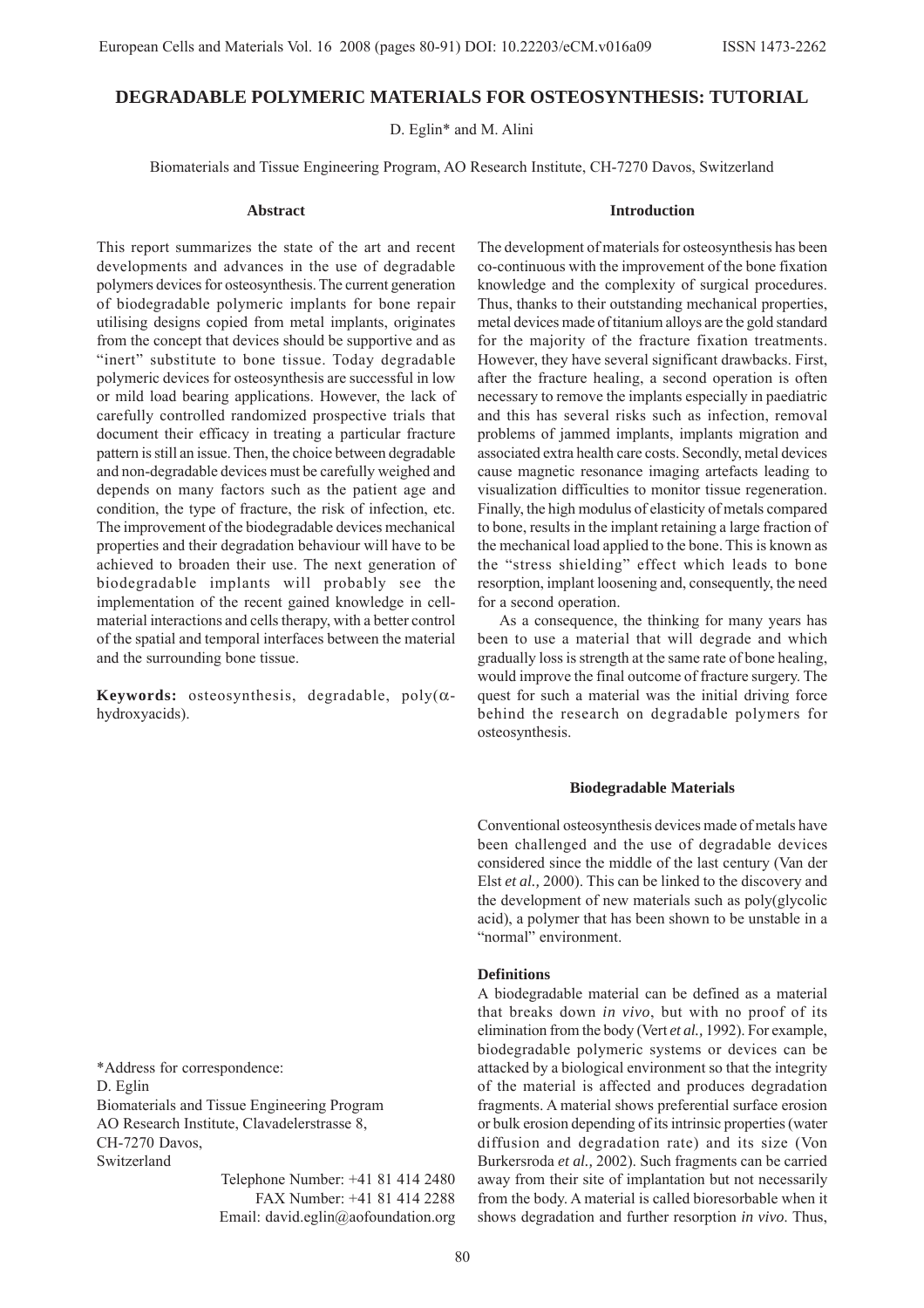resorbable polymer by-products are eliminated through natural pathways either because of simple filtration or after their metabolization. Bioresorption is then a concept that reflects total elimination of the initial foreign material and any by-products (low molecular weight compounds). Thus, a biodegradable polymer is not necessarily bioresorbable. Finally, a material is bioabsorbable if it can dissolve in body fluids without any molecular degradation. The material is then excreted.

A material implanted to maintain the mechanical properties of a bone fracture during the healing period should, by definition, have adequate strength, wear and fatigue resistance. It should also be safe and easy to use. When the device is to be removed after healing, it is an advantage that the implant does not present intimate and significant bonding with the surrounding tissues. However, when considering a biodegradable implant a strong bonding between the device and the bone may improve the stability of the fracture. The material should then allow bone apposition to its surface. This property is called osteoconduction. An osteoinductive material does not only support bone formation but positively enhances the bone formation because of its surface topography, chemistry and the release of bioactive degradation by-products (LeGeros, 2002).

### **Materials**

Biodegradable materials intended for bone repair can be from many origins, but they are all metabolized in the body without leaving traces after fulfilling their purpose. They should not be toxic or induce a negative response disproportionate to their beneficial effect. They should be easily processed into the desired shape, have an acceptable shelf-life and be easily sterilized. The degradable devices should possess adequate mechanical properties (e.g. strength, elasticity). These must gradually be lost during the degradation to progressively transfer mechanical loads to the newly forming bone (Simon *et al.,* 1998).

There are many materials that have been considered as potential candidates for biodegradable implants: magnesium metal and alloys, calcium phosphate ceramics and glasses, and polymers (Bohner, 2000; Gogolewski, 2000; Staiger *et al.,* 2006). The biodegradable polymers have probably generated the most expectation as degradable materials for osteosynthesis. Several polymers already have a long history as degradable materials for biomedical and pharmaceutical applications. Resorbable sutures, for example, have been commercialized for decades before biodegradable devices for osteosynthesis were available (Middleton and Tipton, 2000).

**Biodegradable polymers**. They are either of natural or synthetic origin. Natural polymers can closely mimic the biological environment (e.g. extracellular matrix) and present some biofunctionalities, however none has yet been processed and modified successfully into strong fixation devices (Bonzani *et al.,* 2006). Synthetic polymers have the advantage to have a controlled and reproducible molecular structure and to be non-immunogenic. Biodegradable synthetic polymers have to be well tolerated upon implantation and during their degradation if considered for applications in contact with bone. It should elicit no or a minimal inflammation from the surrounding tissue and no reaction from remote locations. There are many factors common to any fixation device that can trigger a foreign body reaction: the implant geometry, the geometry and size of the implant, the implant surface properties, etc. The rate of implant degradation, the associated structural and surface property changes, and the biocompatibility of the released by-products are supplementary factors that have to be taken into account for these devices. The implant biocompatibility reflects the body's tolerance to these factors. Ideally, to avoid loosening, fluid accumulation and possible re-fracture, the implant must not induce bone resorption or the formation of a fibrous tissue encapsulation.

**Polyesters.** Poly( $\alpha$ -hydroxyacids) are probably the most widely researched biodegradable synthetic polymers and they have been used in orthopaedics since the 1960s (Pitt, 1992; Vert, 1992; Middleton and Tipton; 2000, Van der Elst *et al.*, 2000; Vert, 2005). Among the poly( $\alpha$ hydroxyacids) or aliphatic polyesters; the most studied are poly(glycolic acid) PGA, poly(lactic acid) PLA and their co-polymers. These polymers have been FDA approved for several medical applications and the vast majority of the commercial biodegradable fixation devices are based on these. PGA polymer is made of glycolic acid repeating unit and PLA monomeric unit, lactic acid exists as two optical isomers, L and D-lactic acid. The natural occurring L-lactic acid is more often used to synthesize poly(L-lactic acid) PLLA. Polydioxanone PDS, a poly(ether-ester) and poly(ε-caprolactone) PCL are also widely studied polyester for medical applications. The polyesters can be produced by direct polycondensation of the monomers (e.g., lactic acid), but high temperatures are needed, resulting in a polymer with high polydispersity and low molecular weight. The ring-opening polymerization of cyclic monomer or dimer is preferred to obtain high molecular weight polyesters (Fig. 1).

In the presence of a catalyst, the ring-opening polymerization takes place at middle temperature leading to high molecular weight and low polydispersity polyesters suitable for biomedical applications. Also, inherent to the mechanism of polymerization and its sensitivity to moisture, the reproducibility and repeatability of the polyesters synthesis are difficult to achieve. This may lead to change of polymer properties from batch to batch and from one supplier to another. It is noteworthy that copolymers or ter-polymers which are polymers that contain two or more monomer types in their molecular chain can be produced by ring-opening polymerization of cyclic lactide, glycolide dimers and caproic monomers allowing the synthesis of polyesters with modified molecular structure, mechanical properties and degradation pattern (Glarner and Gogolewski, 2007). Bacterial polyesters or polyhydroxyalkanoates (e.g. poly(β-hydroxybutyrate)) are also of interest as they can be produced from renewable resources. In the body, they degrade in more than 12 months and they have shown favourable interactions with bone. However, their production and extraction are still extremely costly (Chandra and Rustgi, 1998).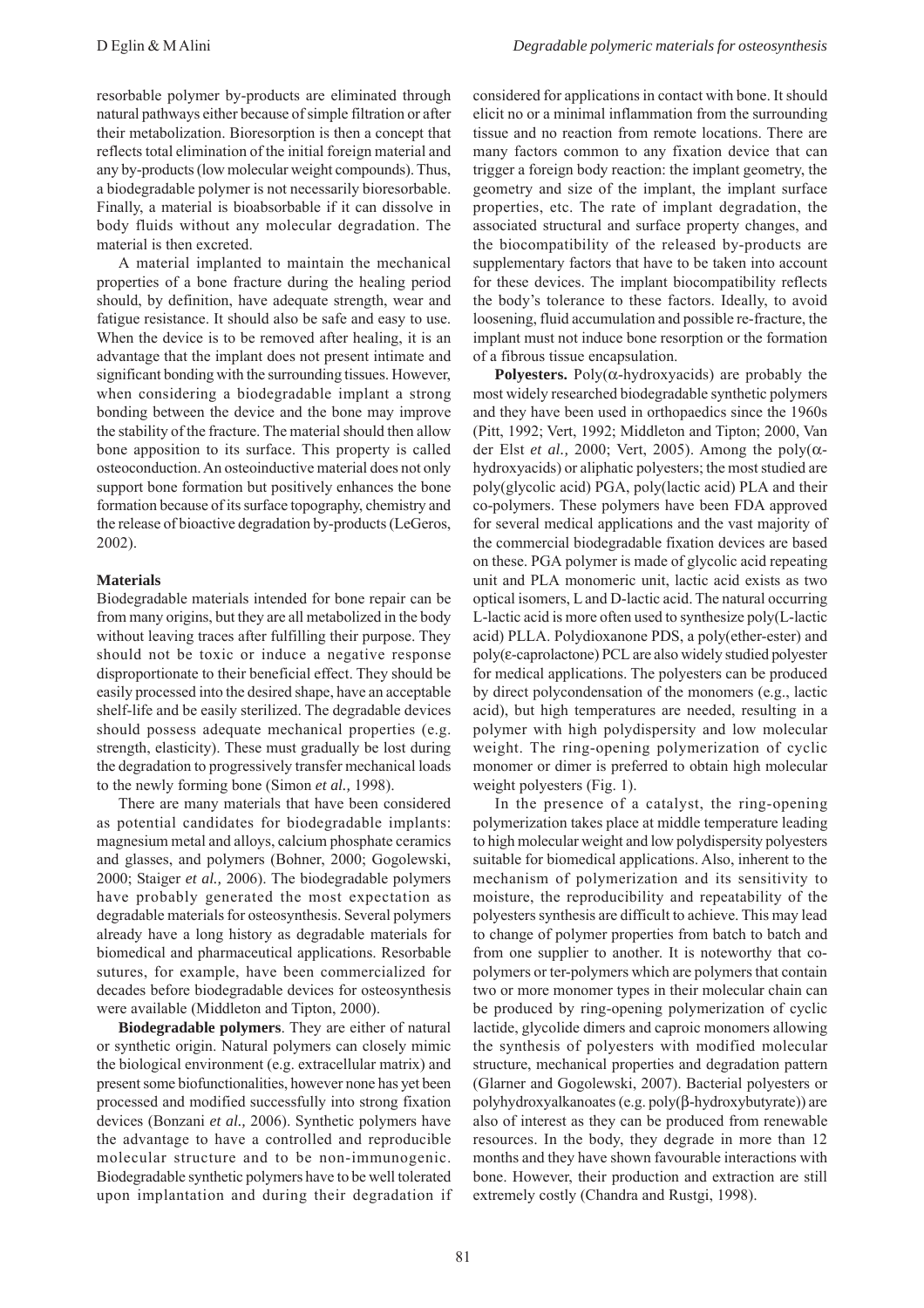**Figure 1**. Schematic of the ring-opening polymerization of poly(L-lactic acid).

**Other biodegradable polymers**. Polyanhydrides, poly(orthoesters), polyphosphazenes, polyamides and polyurethanes have also been considered for biomedical applications (Chandra and Rustgi, 1998; Middleton and Tipton, 2000). Whereas polyesters are made of monomers with ester linkage, polyamides are made of monomers with amide linkage. Their degradation rates are extremely slow compared to polyesters. Polyurethanes can be considered to have both the structural characteristics of polyesters and polyamides. Thus, biodegradation rate depends on the prepolymers that compose the polyurethanes (e.g. polyesters, polyethers, polyethylene glycol). The degradation behaviour of polyurethanes are more versatile than polyesters and can be tailored by the pre-polymer type and composition used (Gogolewski, 1997). Polyurethanes have never been used for load bearing fixation, but polyurethanes have shown to be promising as membranes for guided tissue regeneration and as porous structures for filling bone defects (Gogolewski and Gorna, 2007).

#### **Polymer Degradation Mechanisms**

Bone is a chemically active environment composed of many molecules including water, salts, enzymes, free radicals, etc. All may theoretically affect polymers degradation. Degradable polymers intended for fixation devices degrade primarily as a result of chemical and enzymatic mechanisms. UV-light, irradiation and mechanical load have also a marked effect on the disappearance of some polymers (Chandra and Rustgi, 1998; Middleton and Tipton, 2000).

### **Chemical degradation**

Most polymer devices degrade solely as a result of chemical degradation. The advantage of a polymer that degrades non-enzymatically by a chemical mechanism is that the kinetics of degradation can be controlled by the tailoring of the polymer. In addition, the assertion that PLLA and others synthetic polymers degrade exclusively by chemical mechanisms *in vivo* is disputable and it has been demonstrated that enzymes (proteinases) could also degrade PLLA (Williams, 1981).

Hydrolysis is the most frequent mechanism of synthetic polymer degradation in a biological environment. Hydrolysis is also the major mechanism of degradation for polyesters (Fig. 2) (Pitt *et al.,* 1981; Li, 1999). Ester, ether, urethane and urea bonds have decreasing sensitivity to hydrolysis in the respective order. They are responsible for the polymer chain cleavage, the decrease of polymer chain length and ultimately for the size of the chains that diffuse into the surroundings, when small enough. Many factors affect the hydrolytic degradation process and its speed (Li *et al.,* 1990; Vert, 2005):

**The molecular composition of the polymer***.* The monomers that comprise the resorbable polymer affect the sensitivity of hydrolysable bonds. For example, PGA made of glycolic acid repeating units degrades faster than PCL made of caproic acid monomeric units. **The polymer molecular weight (Mn).** The length of the polymer chains influences the degradation rate. Obviously, the longer the polymer chain is (high Mn), the more hydrolytic chain scissions are necessary to obtain by-products which are able to diffuse out of the device. This reduces the degradation rate of the polymer.

**The crystallinity.** Crystallinity is a measure of the organization, packing and interactions in a material. Although a polymer cannot be 100 % crystalline, a semi-crystalline polymer is well organized at molecular level and present many inter- and intra-molecular bonds (e.g. hydrogen bonds). In contrast, an amorphous polymer does not present a close packed organization. Therefore, small molecules such as water can more readily diffuse in amorphous polymers than in semicrystalline polymeric materials. The consequence is that amorphous polymers are hydrolyzed faster than semi-crystalline ones.

As an example,  $poly(\alpha-hydroxyacids)$  hydrolytic degradation is influenced by four major factors: The hydrolysis rate constant of the ester bond (composition); the diffusion coefficient of water in the matrix (crystallinity); the diffusion coefficient of the chain fragments within the polymeric matrix and the solubility of degradation products (Mn and crystallinity). The byproducts produced by the hydrolysis of ester bonds in  $poly(\alpha$ -hydroxyacids) are acidic. The consequence is that polymeric devices, made of PLLA or PGA degrade faster in the presence of the acidic by-products. This autocatalytic phenomenon, which is observed in massive samples only (above few millimetres), is due to the newly formed degradation products and the differential diffusion rate between the surface and the bulk of the material. Chiefly, the acidic by-products accumulate into the implant centre and lower the pH in the bulk of the material. The lower pH increases the speed of hydrolytic scission in the centre in comparison to the surface. This phenomenon has been observed in early polyester devices and was accompanied with a burst of acidic products released in the surrounding and a dramatic loss in mechanical properties that may have been responsible for the observation of delayed inflammatory response and mechanical failure respectively (Bostman and Pihlajamaki, 2000) (Fig. 2).

In the body, the L-lactic released by PLLA is recycled by conversion into glycogen in the liver or incorporated into the tricarboxylic acid cycle and excreted in the lungs as carbon dioxide and water. Glycolic acid can be excreted in the urine or also enter the tricarboxylic acid cycle as Llactic acid. Others polyesters and resorbable polymer byproducts follow similar biological pathways (Simon *et al.,*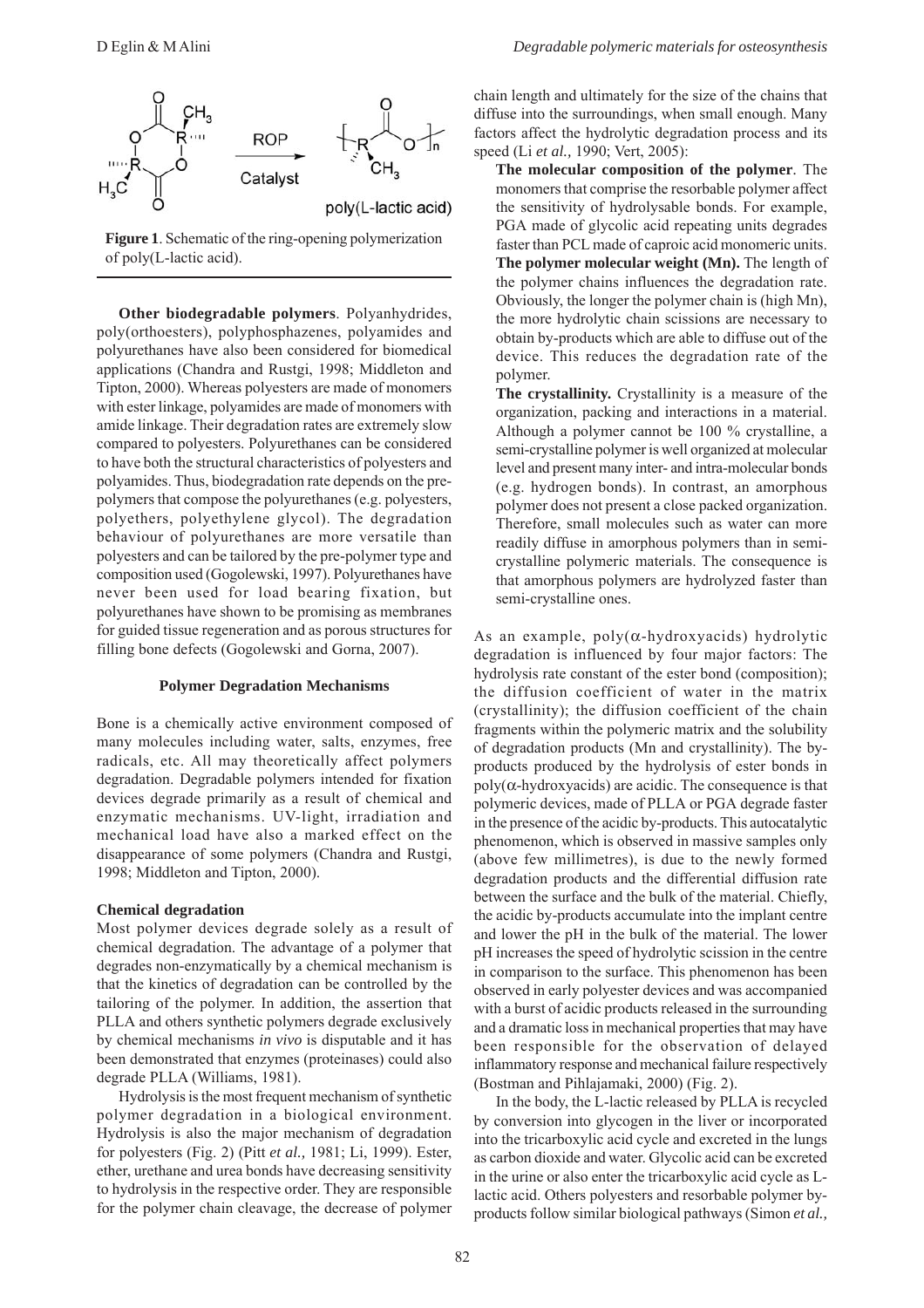



1998). Finally, the presence of impurities, fillers, plasticizers and additives can all influence the hydrolysis of polymers by modifying the crystallinity. They can also have a role in the polymer degradation by inducing oxidation reaction. Oxidation is another mechanism of polymer degradation for polyethers and polyurethanes. There are actually several oxidation mechanisms including oxidation by free radical and metals ions. For polyester devices, this is important mostly when considering shelflife of devices and sterilization as oxidation could occur during exposure to light (UV) and high energy radiation sterilization processes. Finally, polymer oxidation can also be performed by enzymes.

# **Enzymatic degradation**

Enzymatic degradation occurs to different extents depending on the polymer type. Enzymatic degradation encompasses proteolytic and glycolytic degradation pathways. Macromolecules present in human tissues such as collagen, fibrinogen and hyaluronan are obviously susceptible to enzymatic degradation *in vivo* (Chandra and Rustgi, 1998). Synthetic polymers can also be degraded enzymatically: First, by enzymes released by phagocytes, macrophages and neutrophils present in a wound and which endeavour to digest the foreign implanted material. This living tissue reaction that takes place in an injury site always occurs, even in the most favourable case (biocompatible material), upon the implantation of foreign device. Most polymeric devices are seldom degraded by this enzymatic degradation. Also, it has long been recognized that *in vivo*, poly(α-hydroxyacids) degrade faster than *in vitro*, and the site of implantation and its vascularisation influence the rate of degradation. Secondly, a specifically designed enzyme sensitive segment introduced into the polymeric chains (e.g. polyurethane)

can make the polymer sensitive to a specific enzyme (Rockwood *et al.,* 2007). This was primarly developed for drug delivery systems, in which the active molecule encapsulated in the polymer is released upon enzymatic degradation, and for the synthesis of biodegradable hydrogels for bone tissue engineering applications. The advantages of the enzymatic over purely chemical degradation are the efficiency and the selectivity of the mechanism.

## **Biodegradable Polyester Devices**

### **Processing**

Mechanical properties of major biodegradable polymers, bone and others materials are reported in Table 1.

Machining, compression moulding, melt spinning and hot drawing are the most common processing methods for polymers. They all affect the intrinsic properties of the polymer to some degree and as a result the device properties (e.g. degradation and mechanics) (Table 1). For example, during the melting processing of PLLA, the heat and the presence of moisture reduce the polymer molecular weight (Simon *et al.,* 1998). The consequence is a decrease of mechanical properties and a faster degradation rate of the biodegradable polymer device. Enhance, a process that does not decrease the polymer Mn, crystallinity or orientation, and does not compromise its purity, preserved the mechanical and degradation properties of the device. In general, the higher the mechanical property of a degradable polymeric device, the slower is its degradation rate. This is obviously influenced by the shape of the device, its surface area and the porosity that may be desired or a result of the processing.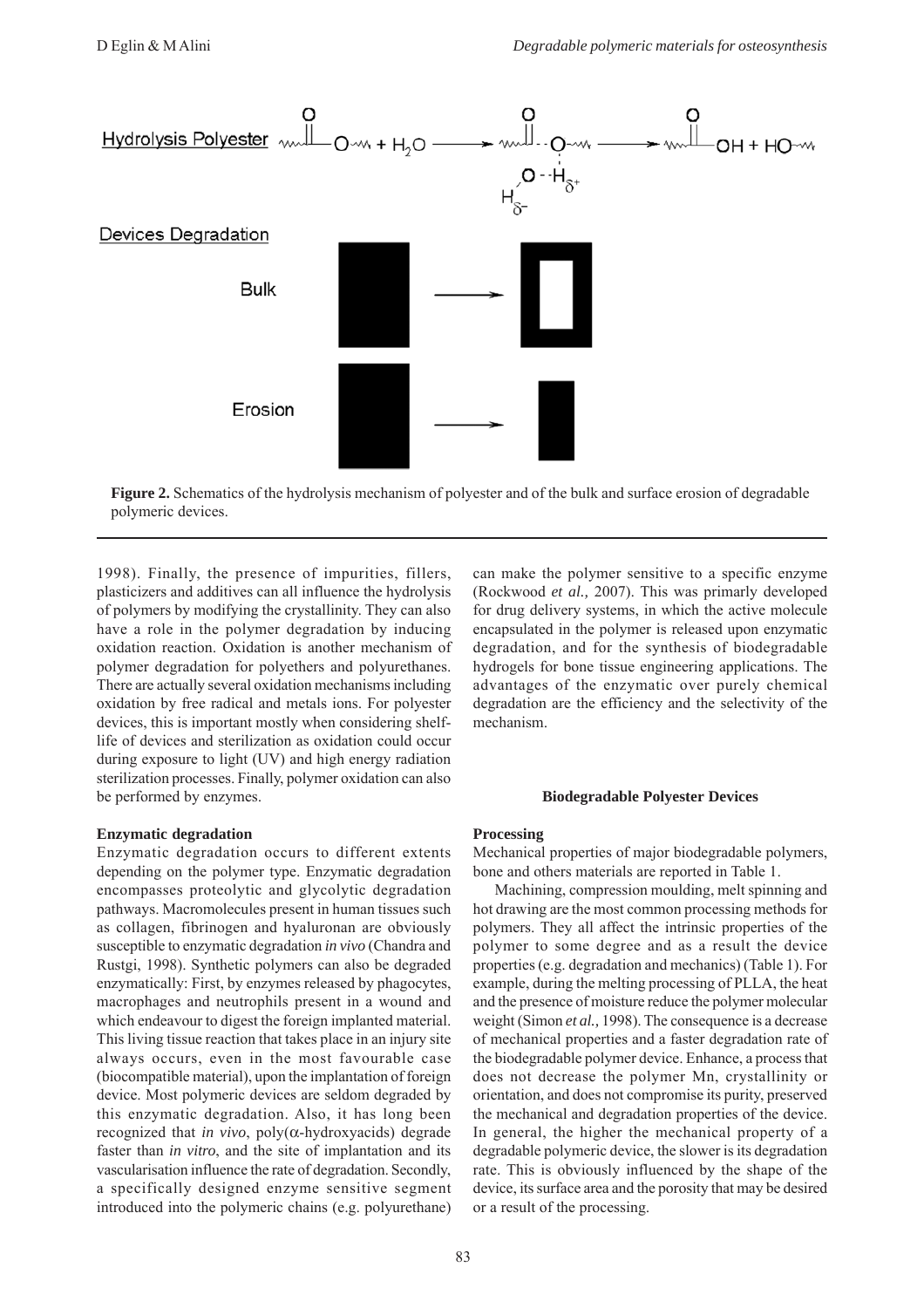**Table 1.** Mechanical and degradation properties of biodegradable polymers. Comparison with bone, ceramics and metals (Black, 1992).

|                                                        |                |            |                          | <b>Total</b>            | <b>Degradation</b> |
|--------------------------------------------------------|----------------|------------|--------------------------|-------------------------|--------------------|
|                                                        | <b>Modulus</b> | Strength   | <b>Elongation</b>        | Strength                | time               |
|                                                        | (GPa)          | (MPa)      | $\frac{9}{6}$            | <b>loss</b><br>(months) | (months)           |
| Bone                                                   | $7-40$         | $90 - 120$ |                          |                         |                    |
| <b>Metals and Ceramics</b>                             |                |            |                          |                         |                    |
| Titanium alloy                                         | 110-127        | 900        | $10-15$                  | no                      | no                 |
| Stainless steel                                        | 180-205        | 500-1000   | 10-40                    | no                      | no                 |
| Magnesium                                              | 41-45          | 65-100     | $\overline{\phantom{a}}$ | $\leq$ 1                | 0.25               |
| Hydroxyapatite                                         | 80-110         | 500-1000   | $\overline{\phantom{a}}$ | >12                     | > 24               |
| Tricalcium phosphate                                   |                | 154        | $\overline{\phantom{a}}$ | $1-6$                   | < 24               |
| <b>Degradable Polymers</b>                             |                |            |                          |                         |                    |
| Poly(glycolic acid) (PGA)                              | 7.0            | 340-920    | $15 - 20$                | 1                       | 6 to 12            |
| Poly(L-lactic acid) (PLLA)                             | 2.7            | 80-500     | $5-10$                   | 3                       | >24                |
| Poly(D,L-lactic-co-glycolic acid) (PLGA)               | 2.0            | $40 - 55$  | $3-10$                   | л.                      | 1 to 12            |
| $Poly(\epsilon$ -caprolacatone) (PCL)                  | 0.4            | 20-40      | 300-500                  | >6                      | > 24               |
| Polyurethane based on PCL and Polyethylene oxide (PEO) | $0.01 - 0.001$ | $1 - 50$   | > 500                    | 1 to $>6$               | 6 to $>24$         |

Regarding the mechanical properties of biodegradable devices, no significant improvements have been achieved since the development of extrusion process for the orientation and the increase of the polyester's crystallinity (Tormälä *et al.,* 1986) (Table 2).

Processed polyesters have stiffness values in the following decreasing order; SR-PGA, SR-PLLA, moulded PLLA, moulded PGA, moulded PDS and moulded PLGA (Table 2). Carbon fibre reinforced polymers have also been developed to improve the mechanical properties of biodegradable polymeric devices, but because of the poor adhesion in-between the fibres and the polymeric matrix, rapid mechanical failure was often observed upon degradation (Zimmerman *et al.,* 1987). Moreover, the carbon fibres did not degrade *in vivo*. The consequence is that most of the degradable fixation devices on the market, designed to withstand some mechanical load are SR processed polymer materials. Self-reinforcement can be described as a moulding-extrusion process and consists in polymer fibres orientation into a matrix made of the same polymer (Tormälä *et al.,* 1986; 1987). The shaped devices can have initial strength close to metal ones (Tunc, 1991; Ashammakhi *et al.,* 2004).

### **Degradation**

The degradation behaviour of a degradable polymer is associated with changes in its molecular structure, its geometry and most importantly for a fixation device its mechanical properties. Wu and Ding (2005) reported the investigation of the *in vitro* degradation properties of poly(L-lactic-co-glycolic acid) PLGA 85:15. They suggested the division of the polyester degradation profile into 3 stages. The first stage is called "quasi-stable" which lasts as long as the measured weight, the sample shape, the mechanical properties and structural integrity remain constant. Meanwhile, the average polymer weight starts to decrease. A second stage, called "loss-of-strength" stage, begins when the device's Young Modulus decreases, while the weight loss and structural change are not yet significant.

This stage ends when the third stage called "structuredisruption" stage begins, which happens from the first significant weight loss observation until the complete material disappearance. When considering a degradable material for use as a fixation device, it is important that it retains its mechanical properties until the bone has healed (stage 1 time equivalent). Moreover, the following loss of mechanical properties should be progressive enough to allow the new bone to withstand and remodel under the increasing load (stage 2). This information, even if it is usually accepted that polyesters degrade faster *in vivo* than *in vitro,* can then be used to select a biodegradable polymer composition that may fit the desired degradation pattern for the medical device. Although, the degradation behaviour of a polyester device depends strongly on the polymer Mn, its crystallinity, purity as well as the presence of reinforcing structure and its orientation, introduced during the processing of the device.

### **Degradable** *vs***. non-degradable devices**

**Mechanical properties.** Compared to metallic devices, polymeric devices are less brittle because of a lower modulus of elasticity (Table 1), but they undergo more creep and stress relaxation. This causes loosening, which can be up to 20% of a degradable polymeric screw's initial holding force, causing greater fracture mobility (Claes, 1992). A degradable device such as a PLLA plate with equivalent design and strength of a titanium plate is more bulky (e.g., 2 mm PLLA plate equivalent 1.5 mm K-wires) (Waris *et al.,* 2002). Having a bulky device may be detrimental in many ways but, most notably, it may be difficult to avoid the autocatalytic degradation process observed in polyester materials and the associated drawbacks. Moreover, large devices can be unsuitable for many specific trauma surgeries like in hand surgery, where low profile and gliding are essential.

**Biocompatibility.** Historically there was deep concern concerning the biocompatibility of polymeric devices when compared to metallic implants and the potential for aseptic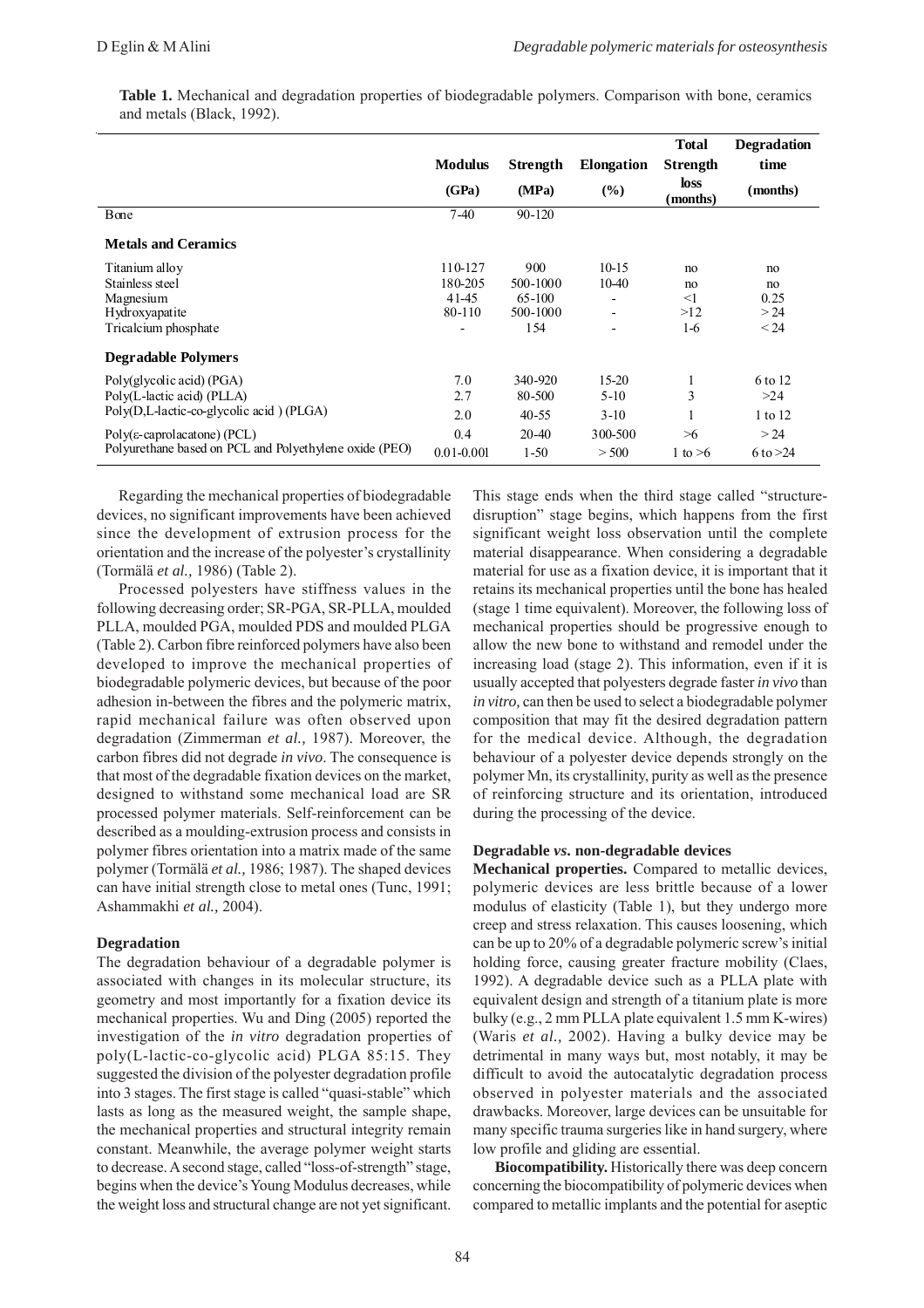Table 2. Tensile strengths of PLLA and PGA devices prepared using different process (Simon *et al.,* 1998; Tormälä *et al.,* 1986).

| <b>Process</b>        | <b>Shear Strength (MPa)</b> |            |  |  |
|-----------------------|-----------------------------|------------|--|--|
|                       | PLLA                        | <b>PGA</b> |  |  |
| Injection-moulding    | 80-200                      | $80 - 110$ |  |  |
| Solid state extrusion | 100-350                     | 200-250    |  |  |
| Self reinforced (SR)  | 300                         | 200        |  |  |

inflammation from wear debris generated during the implant degradation. Complications have been reported including sterile sinus tract formation, osteolysis, synovitis and hypertrophic fibrous encapsulation (Waris *et al.,* 2002). Depending on the poly $(\alpha$ -hydroxyacid) homopolymer and site of implantation, adverse tissue reactions due to inflammatory responses, nonunion, etc have been observed with a higher occurrence with the PGA than the PLLA devices (Bostman and Pihlajamaki, 2000). This was attributed to their respective degradation rate and the process of by-products absorption (Taylor *et al*., 1994). This is to a large extent due to the first generation of polymers used; PGA and PLLA, their crystallinity, purity and processing.

A worthy illustration is the PLLA screw for bone fixation developed in the early 80s. Due to the size and shape of the screws, bulk degradation occurred with the build up of degradation products, the burst release of the acid by-products and the pH decrease in close vicinity of the screw. The consequence was that bone formation was affected. Moreover, with more than 10 years of surgery history, it has been shown that residual crystalline particle wear debris was often present in the area of the screw and could also affect the normal bone healing (Simon *et al.,* 1997; Dunne *et al*., 2000).

**Degradation properties.** Nowadays, the development of PLGA and other co-polymers that are not initially crystalline, and do not present a burst release upon degradation, have minimized the foreign body reaction associated with crystalline polyesters. However, one of the major difficulties is the follow up of the degradable devices which may take as much as 18 years to degrade fully in living tissue and enhance the loss of their major advantage (e.g. no implant removal necessary), compared to metallic implants (Pistner *et al.,* 1993). Hence, there is a need for polymers that would degrade completely without leaving traces within 6 to 18 months, while implants from these polymers would maintain their mechanical functionality over the entire period necessary for bone fracture healing (e.g. 6 months). Among the promising polymers, biodegradable amorphous ter-polymers based on randomly distributed repeating units of lactides, glycolides and caprolactones have been synthesized and their degradation profile characterized (Glarner and Gogolewski, 2007). The molecular chain irregularity of these polymers as for the PLGA co-polymer, affects their crystallinity and facilitates the diffusion of molecules in and out of the polymers, and therefore their homogeneous degradation (Fig. 3).

The composition of the ter-polymers produced allows some control over the degradation stages of the polymers. The stage I (constant mechanical properties) can be varied from less than a week to 20 weeks, followed by a steady decrease of mechanical properties (decrease of bending stress in 8 to 20 weeks) without dramatic mechanical failure and bulk degradation compared to PLLA (Figure 2) (Glarner and Gogolewski, 2007).

#### **Biodegradable Osteosynthesis Devices**

Degradable polymers are principally used to replace metals in fixations that are under very low load and when degradation and material integration are highly valuable for the patient's outcome (Fig. 4).

For craniomaxillofacial CMF surgeries, titanium implants are not without drawbacks. Removal of the implant is necessary in 12 % of patients because of thermal conductivity, allergic hypersensitivity, chemical carcinogenesis, infection, etc (Matthew and Frame, 1999). The biodegradable implants overcome the metal implants' pitfalls and are frequently used in CMF surgery, and markedly in paediatric CMF surgeries (Fig. 4). Biodegradable devices are also utilized to overcome the limitation of the non-degradable devices in others areas of reparative medicine such as foot, ankle, elbow, hand and wrist fracture treatment and spinal fusion surgery (Simon *et al.,* 1997b). An example is the radiolucent PLDLLA cages used in interbody fusion techniques (Wuisman and Smit, 2006). PLDLLA cages implanted in a small number of patients offered a promising outcome (Kuklo *et al.,* 2004). Although, in this specific case, fast degradation or even complete degradation may not be advantageous, and non-degradable polymers such as poly(etheretherketone) may be more suitable. A common use of degradable interference screws is the anterior cruciate ligament reconstruction. A recent study has also shown the potential of these screws as an alternative to titanium screws for the fixation of autologous bone grafts in dental implants (Raghoebar *et al.,* 2006). On the whole, for more than two decades, biodegradable osteosynthesis devices have been used in many surgeries. Still, there are some important issues that are being discussed such as the infection risk associated with the biodegradable devices, their mechanical stability and the real gain in terms of healing success when compared to metallic devices.

### **Infection**

The susceptibility of degradable polymeric devices to bacteria infection and biofilm formation is more complex than on metallic implants. Polymers of different composition have a potentially distinct response. Processes, sterilization and time of implantation can also modify the devices' interaction with bacteria. PLLA surfaces have been shown to be more prone to bacterial infection than titanium surface with an infection rate of 50%, ten times lower for the polylactide when compared to metal (Hauke *et al.,* 1996; Schlegel and Perren, 2006). The resistance to infection of two degradable polymeric devices (PLLA and PLDLLA) has been compared in an animal model. Both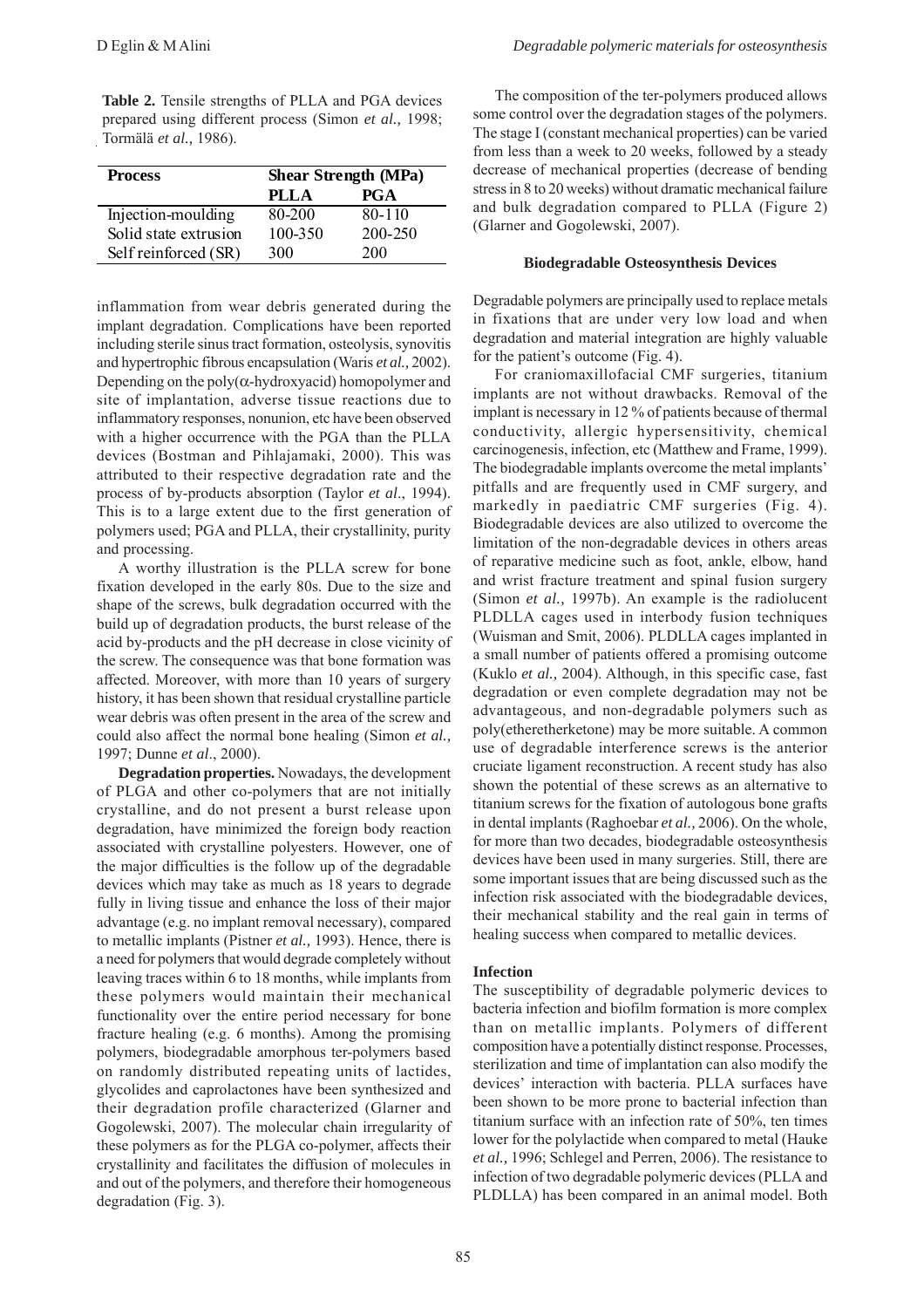

**Figure 3.** Scanning electron microscopy images of samples illustrating *in vitro* degradation pattern of the poly(Llactide) and terpolymer at 0 and 24 weeks in a simulated body fluid. Micrographs a and b for poly(L-lactide), and c and d for terpolymer (courtesy of Richards RG and Glarner M).

polymer compositions are equally resistant to local infection and, when the infection is created, the degradation products of both polymeric devices do not affect the established infection (Mainil-Varlet *et al.,* 2001). Also, studies have shown that, *in vitro, Staphylococcus aureus* adhesion was significantly reduced on PLLA compared to metal whereas the inverse has been observed for *Staphylococcus epidermis* (Barth *et al.,* 1989). Thus, it can then be summarized that the  $poly(\alpha-hydroxyacid)$ compositions do not affect significantly bacterial adhesion and infection. Degradable polymers are colonized by bacteria, similarly to non-degradable polymer surfaces, with probably a higher risk of infection than on metal implants – depending on the bacterial strain. Finally, the sterilization of a polymeric implant is more complicated than a metal one and can only be performed once. Common dry heat and autoclaving sterilizations cannot be carried out as they significantly modify the biodegradable device's specifications. Typically, ethylene oxide and radiations are employed to minimize degradation during polymer device sterilization. In early studies, these difficulties with the necessity of a careful storage to avoid early degradation may have been the cause of infection related to the release of by-products, screw loosening, etc. (Middleton and Tipton, 2000).

# **Stability**

Early studies on the clinical stability of osteosynthesis fixations found no significant difference between titanium and degradable devices (Matthew and Frame, 1999). It has been reported that higher breakage of biodegradable screws and plates has occurred essentially due to the more demanding handling of the biodegradable devices. The rate of breakage decreases after the surgeons become familiar with the biodegradable implants, which tend to be more bulky and have poorer handling than the titanium ones (Eppley *et al.,* 2004). Nonetheless, loosening of biodegradable polymeric fixations often occurs due to creep. A recently reported commercially available technique that surmounts this problem is based on an ultrasound device melting and welding of the biodegradable device (pin) into bone tissue. This method improves the stability of the biodegradable device and reduces time for the fixing of the device, when compared to conventional degradable screws with no thread cutting required (Eckelt *et al.,* 2007). The drawback of such a technique is that the necessary melting of the degradable pin makes it difficult to obtain a high strength material. Thus, the accurate control of the device degradation and mechanical properties may be difficult. In the meantime, in another study comparing PLGA and titanium Le Fort I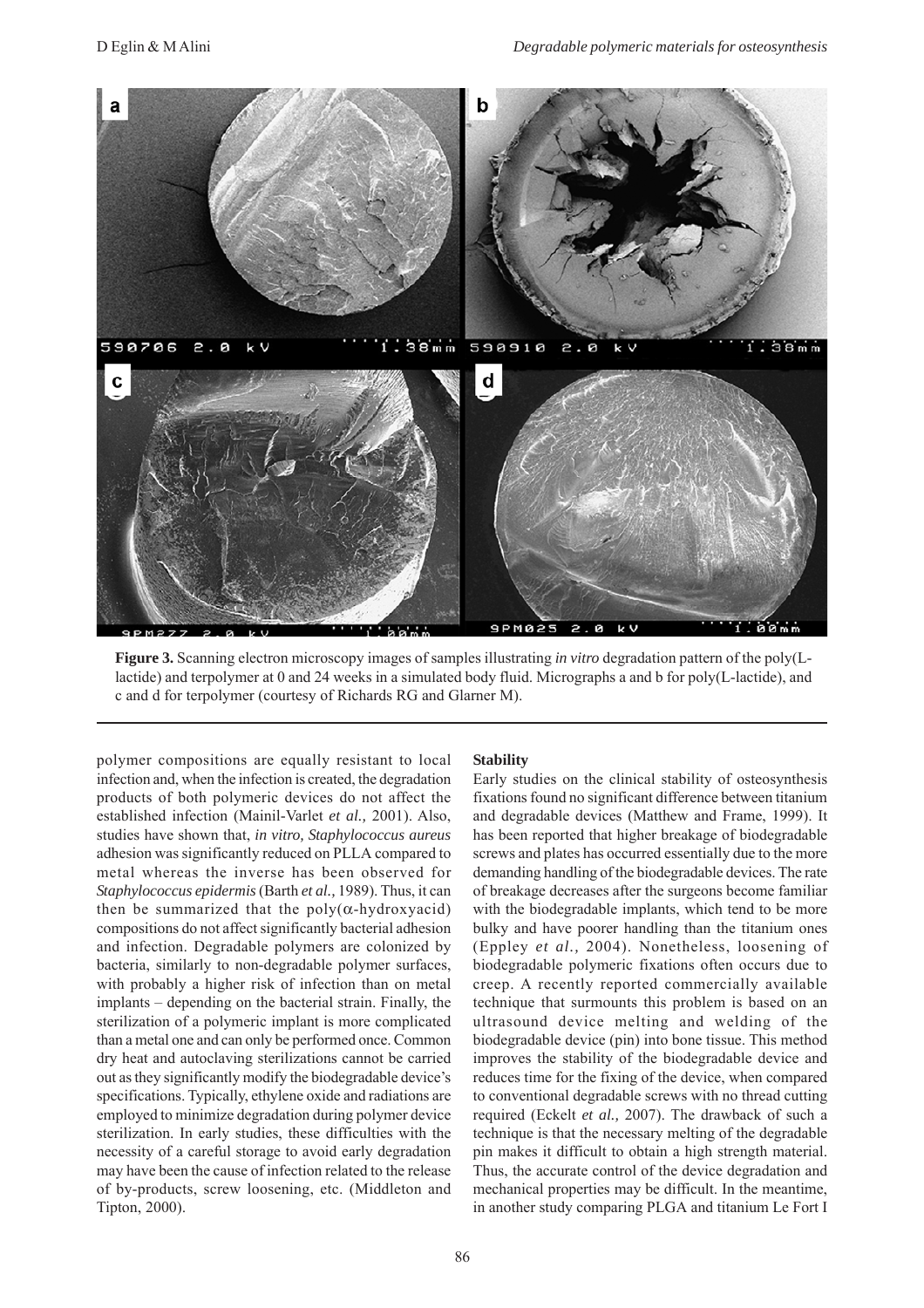

**Figure 4.** Resorbable CMF screw and tack (a), and plate (b) RapidSorb Resorbable Fixation System by Synthes GmbH.

osteosynthesis miniplate, a slight significant change in maxillary position has been observed as measured by cephalometric analysis of tantalum reference implants (Norholt *et al.,* 2004). This indicated a lower stability of the fracture when using PLGA device. However, this was not noticeable clinically and the outcome of the surgery was satisfactory for all patients. In conclusion, it seems that biodegradable devices can function as well as metallic devices in terms of implant stability.

#### **Biodegradable** *vs***. non-biodegradable devices**

Controlled studies on the advantages of biodegradable *versus* metallic or non-degradable polymer osteosynthesis devices have been scarce until recent years. For example, biodegradable devices have the obvious advantage in hand surgery for the avoidance of soft tissue adhesion on implants, but only a few studies are available and none investigate the real benefit of degradable fixation against more traditional fixations in a controlled fashion (Hughes, 2006). Retrospective studies have been reported, but they are often of poor value as they usually do not generate significant and conclusive answers to questions such as the possible higher risks of infection and failure using biodegradable devices. In fact, it is only this last decade that controlled comparison studies between metal and biodegradable devices have became available, and nearly exclusively for CMF surgery (Cheung *et al.,* 2004). Cheung *et al.* (2004) published one of the first randomized controlled trials concerning the comparison of biodegradable and titanium fixations. In this controlled comparison study, no significant difference in the rate of infection 1.53% and 1.83% respectively for titanium and SR-PLLA fixations, is observed. The outcome of a randomized study of the treatment of displaced radial head fractures with PLDLLA pins and metal implants has also evidenced that complication rates and clinical outcomes were comparable when using biodegradable and nondegradable implants (Helling *et al.,* 2006). In a study, two biodegradable miniplate systems are compared in sagittal

split osteotomies with major bone movement (Landes and Kriener, 2003). No significant difference between the two systems is observed and relatively good stability is achieved when using two biodegradable plates. Although the authors wished for more rigid and smaller degradable implants, because of breakage upon implantation and the inadequate implant dimension. This is in accordance with a compilation of 1883 paediatric craniofacial surgery cases that show postoperative infection lower than 1 % after a primary surgery for degradable implants (Eppley *et al.,* 2004). Similar randomized trial performed in other areas of reparative medicine, namely in wrist fractures, reports comparable results between the two groups, PLGA and titanium implants, in term of re-operation and wrist functionality (Van Manen *et al.,* 2008).

Finally, a recent review by Jainandunsing *et al.* (2005) compiles the results of thirty-one published randomized and quasi-randomized controlled trials published in the literature since 1988, comparing difference in outcome between biodegradable and metal fixation devices for fixation of bone fractures or re-attachment of soft tissue to bone in adult patients. The authors conclude that there are enough randomized controlled trials that indicate that biodegradable implants are as good as metal implants when considering clinical outcome, complication rate and infections. However, they point out the need for higher quality reported trials with better defined treated injuries, the need to include cost-effective analysis, and the need for sufficient and longer follow up on patients.

#### **Biodegradable** *vs***. biodegradable devices**

A number of osteosynthesis devices made of different biodegradable polymer composition are commercially available. Only a few studies have compared the effect of the biodegradable polymers on the outcome of a reparative surgery performed. One of the first, compared implants prepared from poly(L-lactic-co-D,L-lactic acid) PLDLLA 80:20 and 70:30 composition and used for surgery of 23 human patients with scaphoid failure of broken bones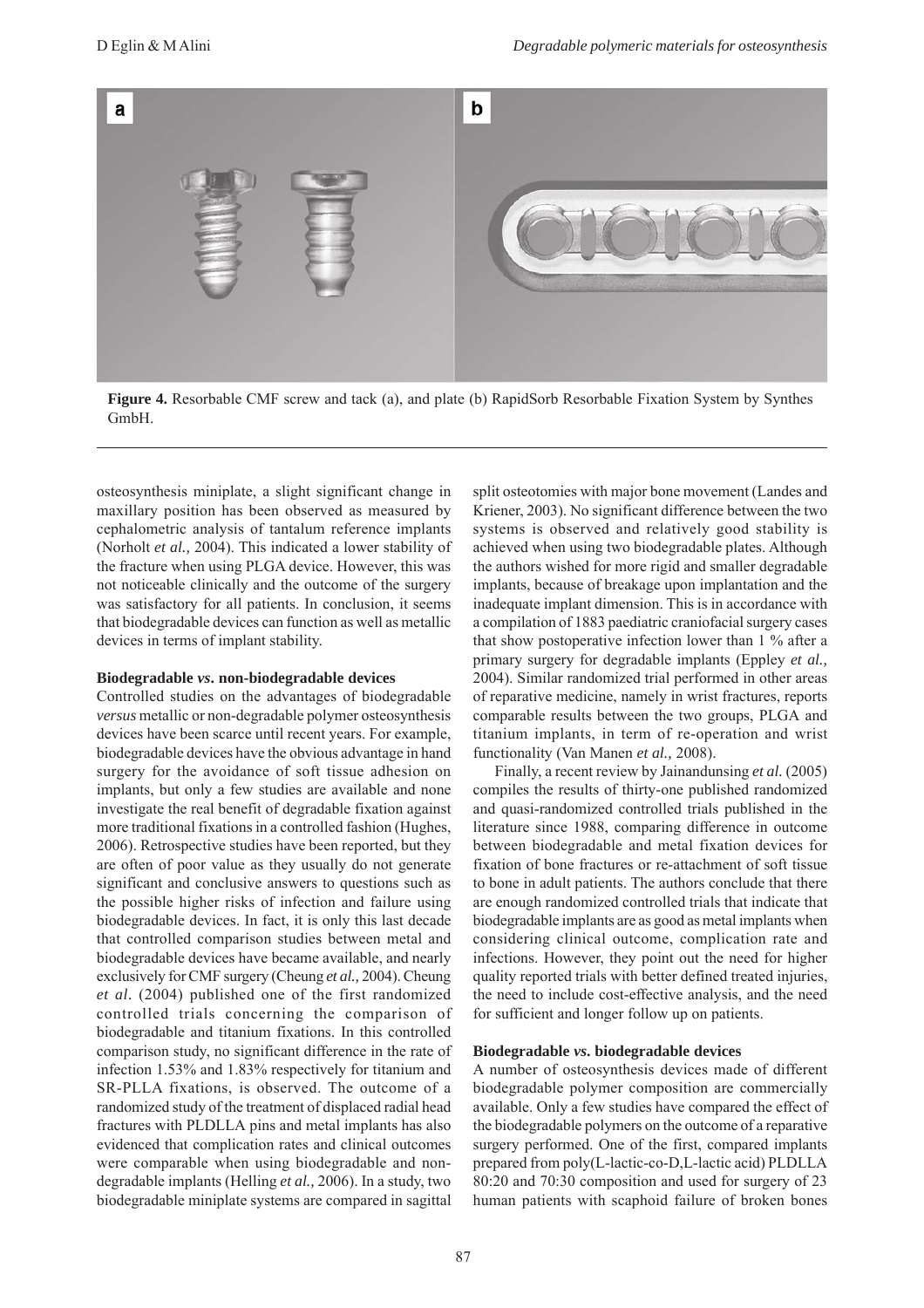(Akmaz *et al.,* 2004). For fixation of bone fractures in regions of low load, the investigation shows that the higher chemical strength and loading capacity of PLDLLA 80:20, due to higher crystallinity is advantageous for long term implantation. Also, long-term follow up has not been reported. Landes *et al.* (2006) report a 5-years experience with more than 400 implantations of biodegradable plate for osteosynthesis made of poly(L-lactic-co-glycolic acid) PLGA 85:15 and PLDLLA 70:30. Both devices degrade after 12 months and 24 months of implantation respectively for PLGA 85:15 and PLDLLA 70:30, leaving crystalline polymeric particles that are not detrimental to the bone formation in this specific application. Foreign body reaction is observed for 6% of the patients 3 to 4 months after the surgery without significant difference in between the two resorbable plates. Commercial devices made of glycolic and trimethyl carbonate monomers have also shown to have better flexibility and slower degradation rate than pure PGA (7 months) and to be suitable as interference screws for bone-tendon graft fixation (Middleton and Tipton, 2000). Wittwer *et al.* (2006) compare three different biodegradable osteosynthesis materials and titanium devices, and show no significant difference in the fracture healing and the postoperative complications. These reports seem to point out that there are no clear benefits in using one or another biodegradable polyester for osteosynthesis. The relatively conservative approach taken for the design of the biodegradable devices is probably the explanation for this observation. In fact, the commercialized degradable polymeric devices are prepared from a small number of FDA approved polyesters, with similar degradation pathway and biocompatibility. Moreover, to avoid device mechanical failure the degradation time of the polymers considered is often much longer than the time of the biological tissue healing (Table 1). The consequence is that the device stays longer in the body than its useful lifetime and it is likely that some of the theoretical advantages: the avoidance of bone necrosis and the mechanical stimulation of the newly formed bone upon the device degradation for example, are lost. Without a doubt, there is the need to improve the degradation profile of the degradable polymers used for osteosynthesis in order to match more closely the bone healing process.

## **New trends for biodegradable devices**

**Polymer coating**. An important issue in bone tissue surgery is to minimize the risk of infection. Usually, antibiotics are the main tools to fight infection. A valuable method to avoid infection is to reduce bacterial adhesion on implant by the control of the fixation surfaces topography and chemistry (Harris and Richards, 2006). The use of degradable polymers has been proposed for the coating of titanium plates and the local release of loaded antibiotic and antiseptic in a controlled fashion. Coating made of PLLA decreases significantly the rate of infection *in vivo* due to the degradation of the antibacterial coating and the release of drugs (Kalicke *et al.,* 2006). However, failure or peeling of the coating could potentially be detrimental to bone repair. Nonetheless, antibiotic-coated intramedullar nails implanted in eight patients with open tibia fractures have been shown to be effective in preventing infection (Schmidmaier *et al.,* 2006). A step further would be a fully degradable device with controlled surface topography and chemistry and with an antibiotic load to decrease infection. The optimization complexity of the material antonymic properties (i.e. mechanical, degradation and loaded molecules release) is likely to be the source for the lack of such commercial device yet.

**Composite devices.** The shift of focus on bone repair evolution from a purely mechanical stability viewpoint (conventional stable fixation) to a more biologically orientated approach (avoidance of necrosis, infection, biomechanical, biochemical and biological stimulations) has enforced the necessity of new degradable materials (Perren, 2002). In a recent study Uhtoff *et al.* (2006) have developed polylactide inserts in a metal plate fixation device. The purpose of these PLLA inserts that fit between the hard plate and the screw is to allow some micro-motion limited to the axial direction and stimulate bone osteogenesis while avoiding bone necrosis. Also, the authors reported the failure of the insert in an animal study and the inadequacy of the material used; this is an interesting approach toward the development of new devices for osteosynthesis. Such devices could authorize some sway on the mechanical load applied to the healing bone, while keeping the stability of the fixation. Biodegradable polyurethanes could be an interesting alternative to PLLA because of their elastomeric property and resilience under cyclic load. Although in this design, the fixation may have to be explanted and the benefit of fully degradable device is lost.

**Bioactive devices.** An emerging area where biodegradable polymers are currently unavoidable is in cell guidance and tissue engineering constructs for bone tissue regeneration. These approaches take advantage of the cells' adhesion and spreading over polymer surfaces and the versatile processing properties of polymer to regenerate damaged living tissue. Biodegradable film surfaces for guided tissue regeneration have been used for more than 15 years in periodontal and craniofacial surgeries (Eickholz *et al.,* 2006). PLDLLA membranes combined with a bone filler or not, and coupled with an osteosynthesis device have shown to be a promising solution to speed up the healing of large bone defects (Gugala and Gogolewski, 1999). Three-dimensional degradable structures have also been developed as bone substitutes. New bone formation and growth occur into the porous structure, which degrades over time, leaving a new regenerated bone tissue. Further improvement of the bone healing process has been attained by combining bio-molecules such as growth factors (e.g. bone morphogenic proteins) with biodegradable devices (Jain *et al.,* 1998). The last move forward has been the creation of tissue engineering constructs composed of a biodegradable porous structure, a biological stimulus such as growth factors and a biological component such as autologous cells. In this approach, the material, a support for bone regeneration, has a design which is the antithesis of the actual osteosynthesis fixations.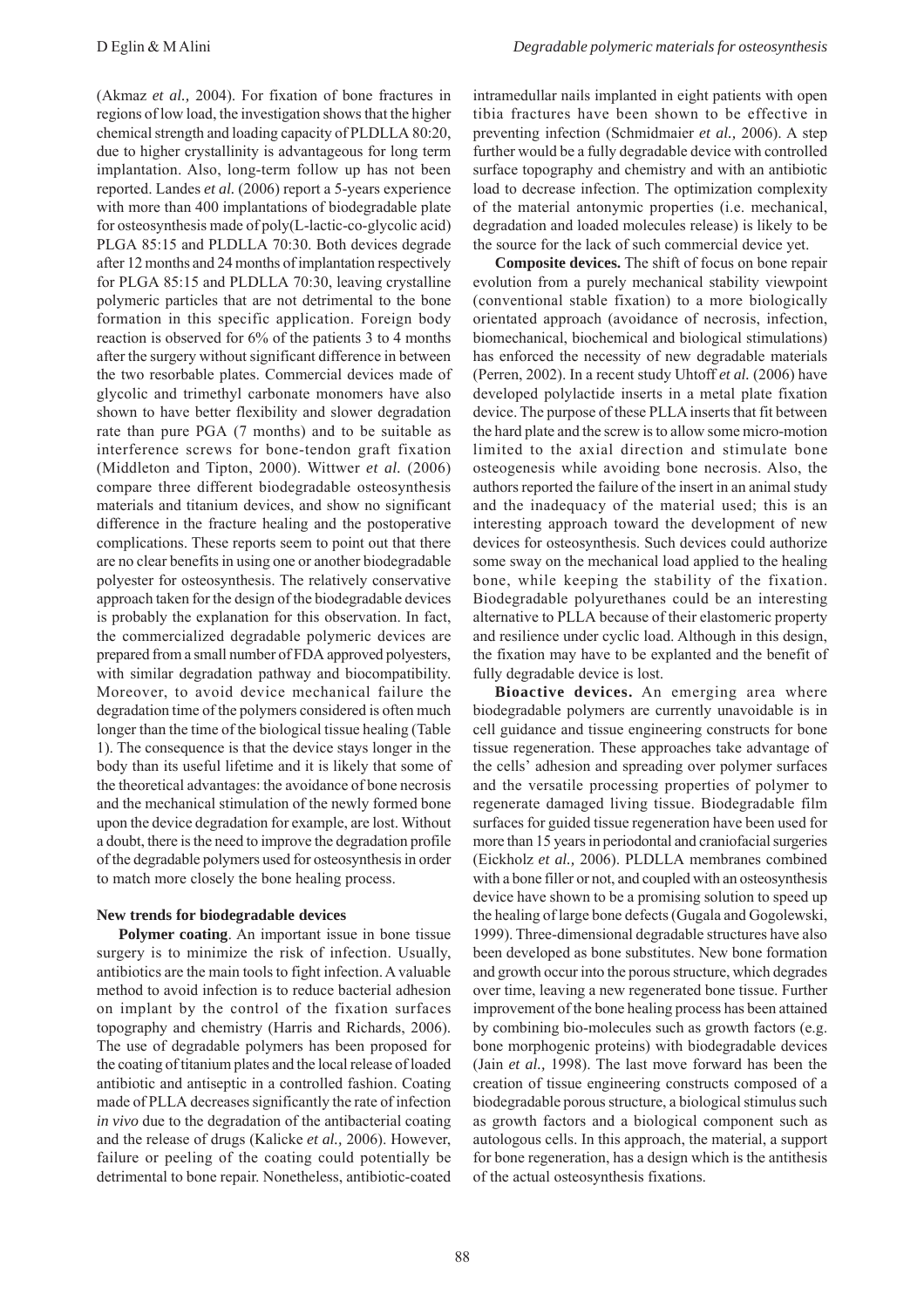### **Conclusion**

There is not yet a biodegradable fixation available for long bone support such as the femur. However, degradable polymeric devices for osteosynthesis are shown some success in low or mild load bearing applications. The choice between degradable and non-degradable devices should be carefully weighed and depends on many factors such as the patient condition, the type of fracture, etc. The lack of carefully controlled randomized prospective trials that document their efficacy in treating particular fracture patterns and to show their superiority is still an issue. The current generation of biodegradable implants for bone repair, made of polymers and with designs copied from metal implants, originates from the concept that devices should be supportive and "inert" substitute to bone tissue. Meanwhile, the last advances in the field of regenerative medicine have shown that with the better understanding of the biological mechanisms and factors that influence living tissue regeneration, these devices may be "active" rather than "passive", leading to hope for new therapies. The next generation of biodegradable implants will probably see the implementation of the recently gained knowledge in cells therapy, with a better control of the spatial and temporal interfaces between the material and the surrounding biological tissue.

#### **Acknowledgements**

D. Eglin would like to thank Dr R.G. Richards and Dr S. Poulsson for their helpful suggestions and Dr S. Beck for kindly providing the Synthes GmbH resorbable device pictures.

#### **References**

Akmaz I, Kiral A, Pehlivan O, Mahirogullan M, Solakoglu C, Rodop O (2004) Biodegradable implants in the treatment of scaphoid nonunions. Int Orthop **28**: 261- 266.

Andriano KP, Pohjonen T, Tormal P (1994) Processing and characterization of absorbable polylactide polymers for use in surgical implants. J Appl Biomat **5**: 133-140.

Ashammakhi N, Gonzalez AM, Tormala P, Jackson IT (2004) New resorbable bone fixation. Biomaterials in craniomaxillofacial surgery: present and future. Eur J Plast Surg. **26**: 383-390.

Barth E, Myrvik QM, Wagner W, Gristina AG (1989) *In vitro* and *in vivo* comparative colonization of *Staphylococcus aureus* and *Staphylococcus epidermidis* on orthopaedic implant materials. Biomaterials **10**: 325- 328.

Black J (1992) Biological Performance of Materials: Fundamentals of Biocompatibility. 2<sup>nd</sup> ed. Marcel Dekker, New York.

Bohner M (2000) Calcium orthophosphates in medicine: from ceramics to calcium phosphate cements. Injury **31**: 37-47.

Bonzani IC, George JH, Stevens MM (2006) Novel materials for bone and cartilage regeneration. Curr Opin Chem Biol. **10**: 568-575.

Bostman OM, Pihlajamaki HK (2000) Adverse tissue reactions to bioabsorbable fixation devices. Clin Orthop Rel Res **371**: 216-227.

Chandra R, Rustgi R (1998) Biodegradable polymers. Progr Polym Sci. **23**: 1273-1335.

Cheung LK, Chow LK, Chiu WK (2004) A randomized controlled trial of resorbable versus titanium fixation for orthognathic surgery. Oral Surg Oral Med Oral Pathol Radiol Endod **98**: 386-397.

Claes LE (1992) Mechanical characterization of biodegradable implants. Clin Mater. **26:** 1553-1567.

Dunne M, Corrigan OI, Ramtoola Z (2000) Influence of particle size and dissolution conditions on the degradation properties of polylactide-co-glycolide particles. Biomaterials **21**: 1659-1668.

Eckelt U, Nitsche M, Muller A, Pilling E, Pinzer T, Roesner D (2007) Ultrasound aided pin fixation of biodegradable osteosynthetic materials in cranioplasty for infants with craniosynostosis. J Cranio-Maxillofac Surg **35**: 218-221.

Eickholz P, Pretzl B, Holle R, Kim TS (2006) Longterm results of guided tissue regeneration therapy with nonresorbable and bioresorbable barriers. III. Class II furcations after 10 years. J Periodontol. **77**: 88-94.

Eppley BL, Morales L, Wood R, Pensler J, Goldstein J, Havlik RJ, Habal M, Losken A, Williams JK, Burstein F, Rozzelle AA, Sadove AM (2004) Resorbable PLLA-PGA plate and screw fixation in pediatric craniofacial surgery:clinical experience in 1883 patients. Plast Reconstr Surg **114**: 850-856.

Glarner M, Gogolewski S (2007) Degradation and calcification *in vitro* of new bioresorbable terpolymers of lactides with an improved degradation pattern. Polym Deg Stab **92**: 310-316.

Gogolewski S (1997) Biomedical polyurethanes. In: Desk Reference of Functional Polymers. Syntheses and Applications (Arshady R, ed), American Chemical Society, 677-698.

Gogolewski S (2000) Bioresorbable polymers in trauma and bone surgery. Injury **31**: 28-32.

Gogolewski S, Gorna K (2007) Biodegradable polyurethane cancellous bone graft substitutes in the treatment of iliac crest defects. J Biomed Mater Res Part A. **80**: 94-101.

Gugala Z, Gogolewski S (1999) Regeneration of segmental diaphyseal defects in the sheep tibiae using resorbable polymeric membranes. A preliminary study. J Orthop Trauma **13**: 187-195.

Harris LG, Richards RG (2006) *Staphylococci* and implant surfaces: a review. Injury **37**: S3-S14.

Hauke C, Schlegel U, Melcher GA, Printzen G, Perren SM (1996) Einfluss des implantatmaterials auf die lokale infektresistenz bei der tibiamarknagelung. Eine experimentelle vergleichsstudie amd kaninchen mit marknageln aus rostfreiem stahl und reintitan. Swiss Surg **45**: 52-58.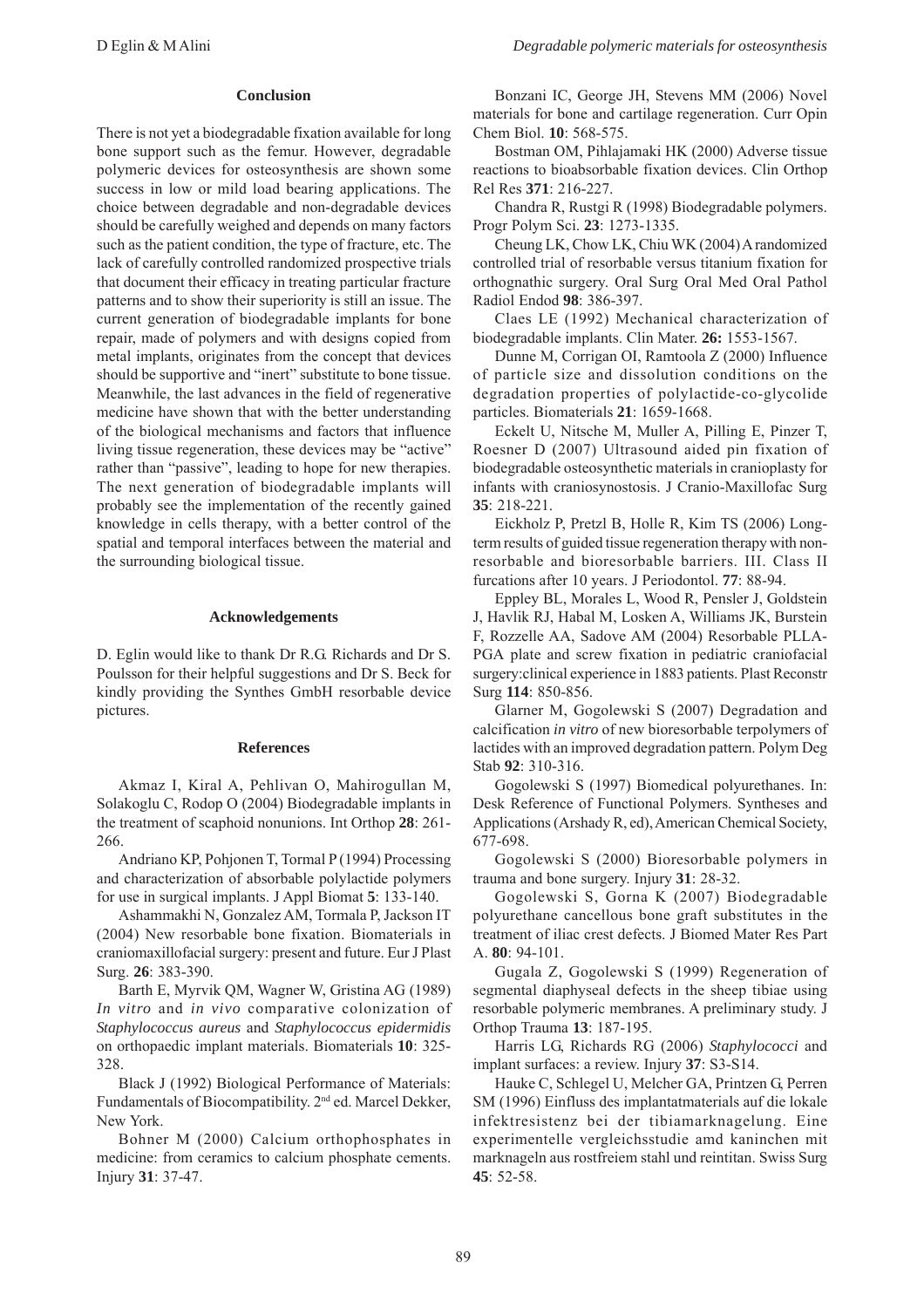Helling H-J, Prokop A, Schmid HU, Nogel M, Lilienthal J, Rehm KE, Ludwigsburg K, Germany H (2006) Biodegradable implants versus standard metal fixation for displaced radial head fractures. A prospective, randomized, multicenter study. J Shoulder Elbow Surg **15**: 479-485.

Hughes TB (2006) Bioresorbable Implants In the treatment of hand fractures. An update. Clin Orthop Rel Res. **445**: 169-174.

Jain R, Shah NH, Malick AW, Rhodes CT (1998) Controlled drug delivery by biodegradable poly(ester) devices: different preparative approaches. Drug Dev Ind Pharm. **24**: 703-727.

Jainandunsing JS, Van Der Elst M, Van Der Werken CC (2005) Bioresorbable fixation devices for musculoskeletal injuries in adults. Cochrane Database Syst Rev **2**: 1-43.

Kalicke T, Schierholz J, Schlegel U, Frangen TM, Koller M, Printzen G, Seybold D, Klockner S, Muhr G, Arens S (2006) Effect on infection resistance of a local antiseptic and antibiotic coating on osteosynthesis implants: An *in vitro* and *in vivo* study. J Orthop Res. **24**: 1622-1640.

Kuklo TR, Rosner MK, Polly DW (2004) Computerized tomography evaluation of a resorbable implant after transforaminal lumbar interbody fusion. Neurosurg Focus **16**: E10.

Landes CA, Kriener S (2003) Resorbable plate osteosynthesis of sagittal split osteotomies with major bone movement. Plast Reconstr Surg. **111**: 1828-1840.

Landes CA, Ballon A, Roth C (2006) Maxillary and mandibular osteosyntheses with PLGA and P(L/DL)LA implants: A 5-year in patient biocompatibility and degradation experience. Plast Reconstr Surg. **117**: 2347- 2360.

LeGeros RZ (2002) Properties of osteoconductive biomaterials: calcium phosphates. Clin Orthop Relat Res. **395**: 81-98.

Li S, Garreau H, Vert M (1990) Structure-property relationships in the case of the degradation of massive poly(α-hydroxyacids) in aqueous media. Part 3: Influence of the morphology of the poly(L-lactic acid). J Mat Sci Mat Med. **1**: 198-206.

Li S (1999) Hydrolytic degradation characteristics of aliphatic polyesters derived from lactic and glycolic acids. J Biomed Mater Res. Appl Biomat. **48**: 342-353.

Mainil-Varlet P, Hauke C, Maquet V, Printzen G, Arens S, Schaffner T, Jerome R, Perren S, Schlegel U (2001) Polylactide implants and bacterial contamination: an animal study. J Biomed Mater Res **54**: 335-343.

Matthew IR, Frame JW (1999) Policy of consultant oral and maxillofacial surgeons toward removal of miniplate components after jaw fracture fixation: pilot study. Brit J Oral Maxillofac Surg. **37**: 110-112.

Middleton JC, Tipton AJ (2000) Synthetic biodegradable polymers as orthopedic devices. Biomaterials **21**: 2335-2346.

Norholt SE, Pedersen TK, Jensen J (2004) Le Fort I miniplate osteosynthesis: A randomized, prospective study comparing resorbable PLLA/PGA with titanium. Int J Oral Maxillofac Surg **33**: 245-252.

Perren SM (2002) Evolution of the internal fixation of ling bone fractures. J Bone Joint Surg **84B**: 193-1110.

Pistner H, Bendix DR, Muhling J, Reuther JF (1993) Poly(l-lactide):a long-term degradation study *in vivo*. Part III. Analytical characterization. Biomaterials **14**: 291–298.

Pitt CG, Gratzl MM, Kimmel GL, Surles J, Schindler A (1981) Aliphatic polyesters II: The degradation of poly(DL-lactide), poly( $\varepsilon$ -caprolactone), and their copolymers *in vivo*. J Biomat. **2**: 215-220.

Pitt CG (1992) Non-microbial degradation of polyesters. In: Biodegradable Polymers and Plastics. Mechanisms and Modifications (Vert M, Feijen J, Albertsson A, Scott G, Chiellini E, eds), Royal Soc Chem, Cambridge, pp 7-17.

Raghoebar GM, Liem RSB, Bos RRM, Van Der Wal JE, Vissink A (2006) Resorbable screws for fixation of autologous bone grafts. Clin Orl Impl Res. **17**: 288-293.

Rockwood DN, Woodhouse KA, Fromstein JD, Chase DB, Rabolt JF (2007) Characterization of biodegradable polyurethane microfibers for tissue engineering. J Biomed Sci Polym Ed.**18**: 743-758.

Schmidmaier G, Lucke M, Wildemann B, Haas NP, Raschke M (2006) Prophylaxis and treatment of implantrelated infections by antibiotic-coated implants: a review. Injury **37**: 105-112.

Schlegel U, Perren SM (2006) Surgical aspects of infection involving osteosynthesis implants: implant design and resistance to local infection. Injury **37**: 67-73.

Simon JA, Ricci JL, Di Cesare PE (1997) Bioresorbable fracture fixation in orthopedics: a comprehensive review. Part II. Clinical studies. Amer J Orthop. **26**: 754-762.

Simon JA, Ricci JL, Di Cesare PE (1998) Bioresorbable fracture fixation in orthopedics: a comprehensive review. Part I. Basic science and preclinical studies. Amer J Orthop. **26**: 665-671.

Staiger MO, Pietak AM, Huadmai J, Dias G (2006) Magnesium and its alloys as orthopedic biomaterials: A review. Biomaterials **27**: 1728-1734.

Taylor MS, Daniels AV, Andriano KP, Heller J (1994) Six bioabsorbable polymers: *In vitro* acute toxicity of accumulated degradation products. J Appl Biomat **5**: 151- 157.

Tormälä P, Laiho J, Helevirta P, Rokkanen P, Vainionpää S, Böstman O, Kilpikari J (1986) Resorbable surgical devices. In: Proceedings of the Vth International Conference on Polymers in Medicine and Surgery, PIMS, Leeuwenhorst Congress Center, The Netherlands, pp 16/  $1 - 16/6$ .

Tormälä P, Vainionpää S, Kilpikari J, Rokkanen P (1987) The effect of fibre reinforcement and gold plating on the flexural and tensile strength of PGA/PLA copolymer materials *in vitro*. Biomaterials **8**: 42-45.

Tunc DC (1991) Body-absorbable osteosynthesis devices. Clin Mater. **8** 119-123.

Uhthoff HK, Poitras P, Backman DS (2006) Internal plate fixation of fractures: short history and recent developments. J Orthop Sci. **11**: 118-126.

Van der Elst M, Patka P, Van der Werken C (2000) Resorbierbare Implantate Fur Frakturfixierungen. Unfallchirurg **103**: 178-182.